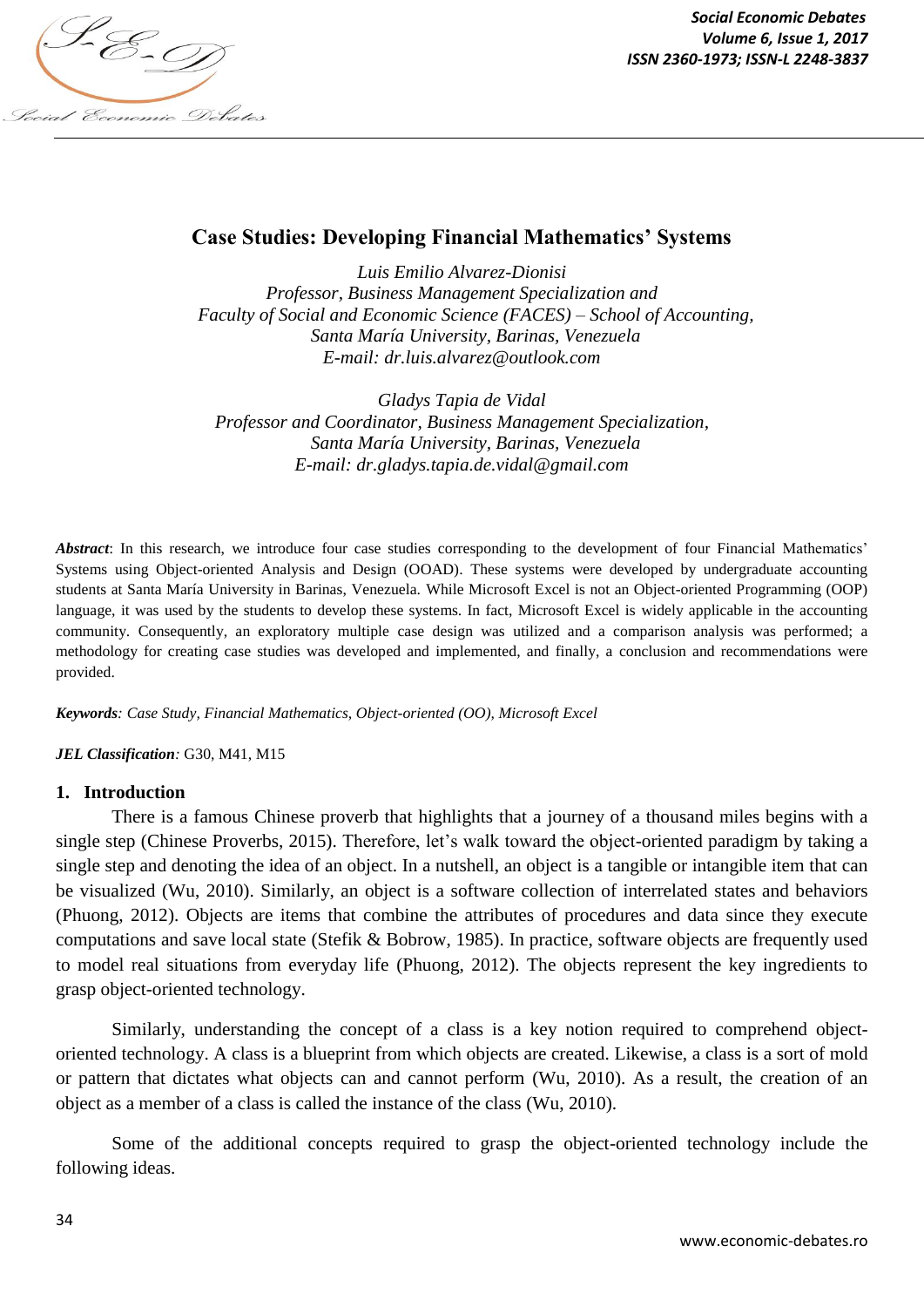

 **Abstraction**: It means to concentrate on the basic features of the object, disregarding its unimportant properties;

**Concurrency:** It allows executing multiple objects simultaneously:

 **Hierarchy**: It deals with breaking the system into subsystems using a top-down fashion and having all the subsystems interrelated;

 **Interface**: It defines the interactions of the objects with the outside world through their methods (Phuong, 2012);

**Package:** It organizes a set of related classes and interfaces (Phuong, 2012);

**Encapsulation**: It deals with hiding the internal details of a class from the outside world; and

**Modularity**: It means decomposing a problem into pieces in order to achieve efficiency.

 The world economic downturn has created an unemployment situation that affects the quality of life of many people around the globe. That is why there is a need to find better jobs and better quality of life (OECD, 2012).

 As a result, the skill of combining Financial Mathematics with Accounting using Microsoft Excel was consolidated through the development of the Financial Mathematics' Systems as highlighted in this paper. Therefore, this innovative skill generates new job opportunities for people in the international business landscape. For that reason, this paper was crafted.

 Accordingly, the rest of this paper is organized into the following sections: (2) Research Questions and Hypotheses; (3) Illustrations of Mathematical Formulations; (4) Seminar in Developing Systems with Microsoft Excel; (5) Workshop in OOAD; (6) Case Studies; and (7) Conclusion and Recommendations.

#### **2. Research Questions and Hypotheses**

The review of the undergraduate courses of Financial Mathematics I and Financial Mathematics II at Santa María University in Barinas, Venezuela has revealed the following three gaps: 1) there is a need from the accounting students to integrate Financial Mathematics with Accounting and Microsoft Excel, 2) there is a need from the accounting students to learn how to develop a system using Microsoft Excel, and 3) there is a need from the accounting students to learn how to perform an analysis and design of a system using an approach such as OOAD.

 In order to address the aforementioned gaps, it was necessary to find answers to the following research questions.

 **RQ1**: Can undergraduate accounting students apply OOAD to analyze and design Financial Mathematics' Systems?

 **RQ2**: Can undergraduate accounting students use Microsoft Excel to develop Financial Mathematics' Systems?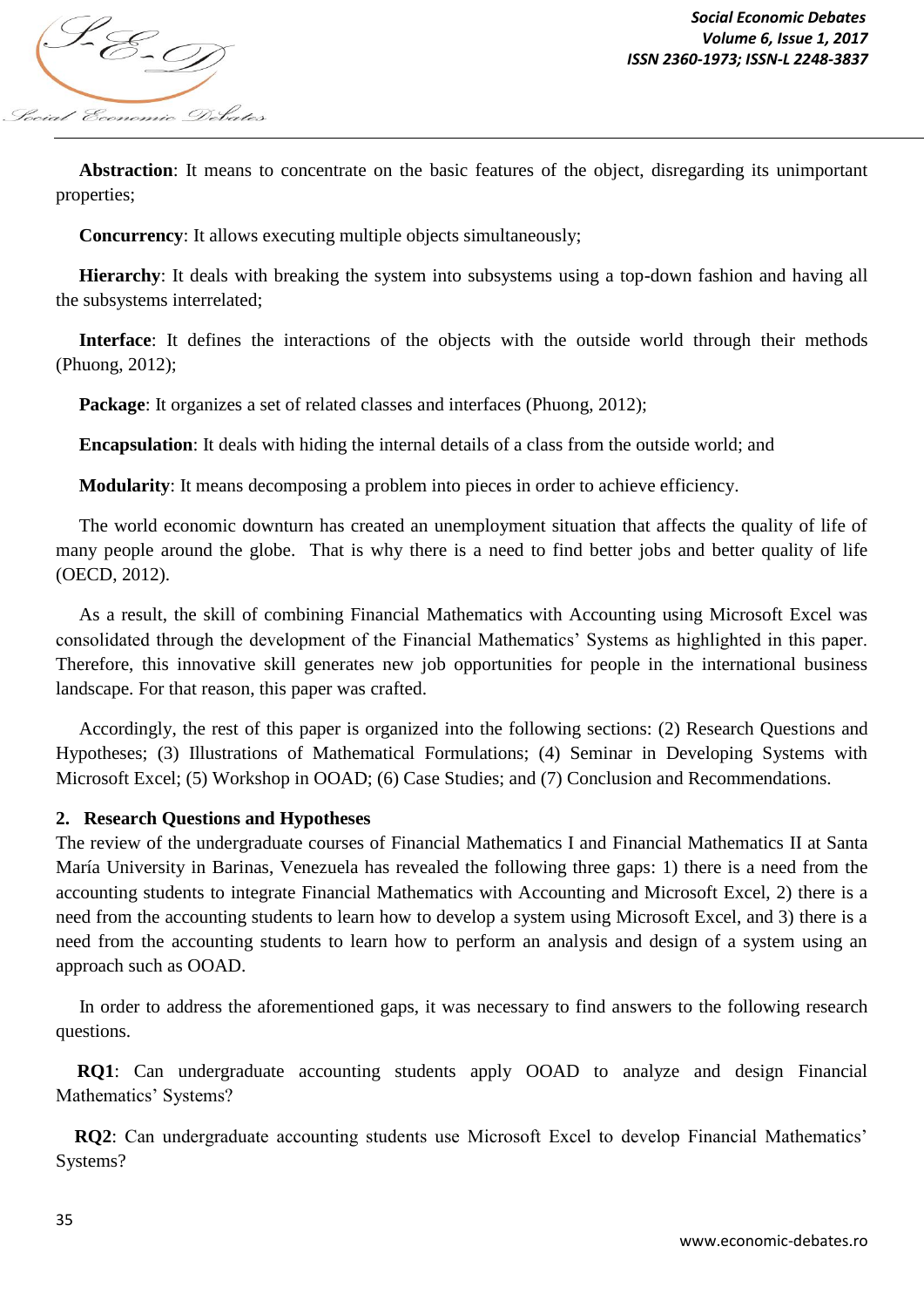

 After defining the research questions, the next step was to introduce a theoretical framework of the study, highlight the research variables, and present the hypotheses. Consequently, this entire research structure provides the basis for finding answers to the aforementioned research questions.

 According to Sekaran (2003), the theoretical framework depicts the association of the research variables under study.

 The theoretical framework of this research is presented in Figure 1. This conceptual framework helps to postulate or hypothesize the interrelationship of the research variables of this study. As part of the theoretical framework, there are three variables: Financial Mathematics' Systems, Microsoft Excel, and OOAD, along with two hypotheses: H1 and H2.

 Consequently, Figure 1 shows the interrelationship between the independent variable OOAD and the dependent variable Financial Mathematics' Systems. Similarly, Figure 1 depicts the interrelationship between the independent variable Microsoft Excel and the dependent variable Financial Mathematics' Systems.

Therefore, this research introduces the following two hypotheses.

**H1**: OOAD does not support the analysis and design of Financial Mathematics' Systems and

 **H2**: Microsoft Excel does not support the development of Financial Mathematics' Systems.



**Figure 1** Theoretical Framework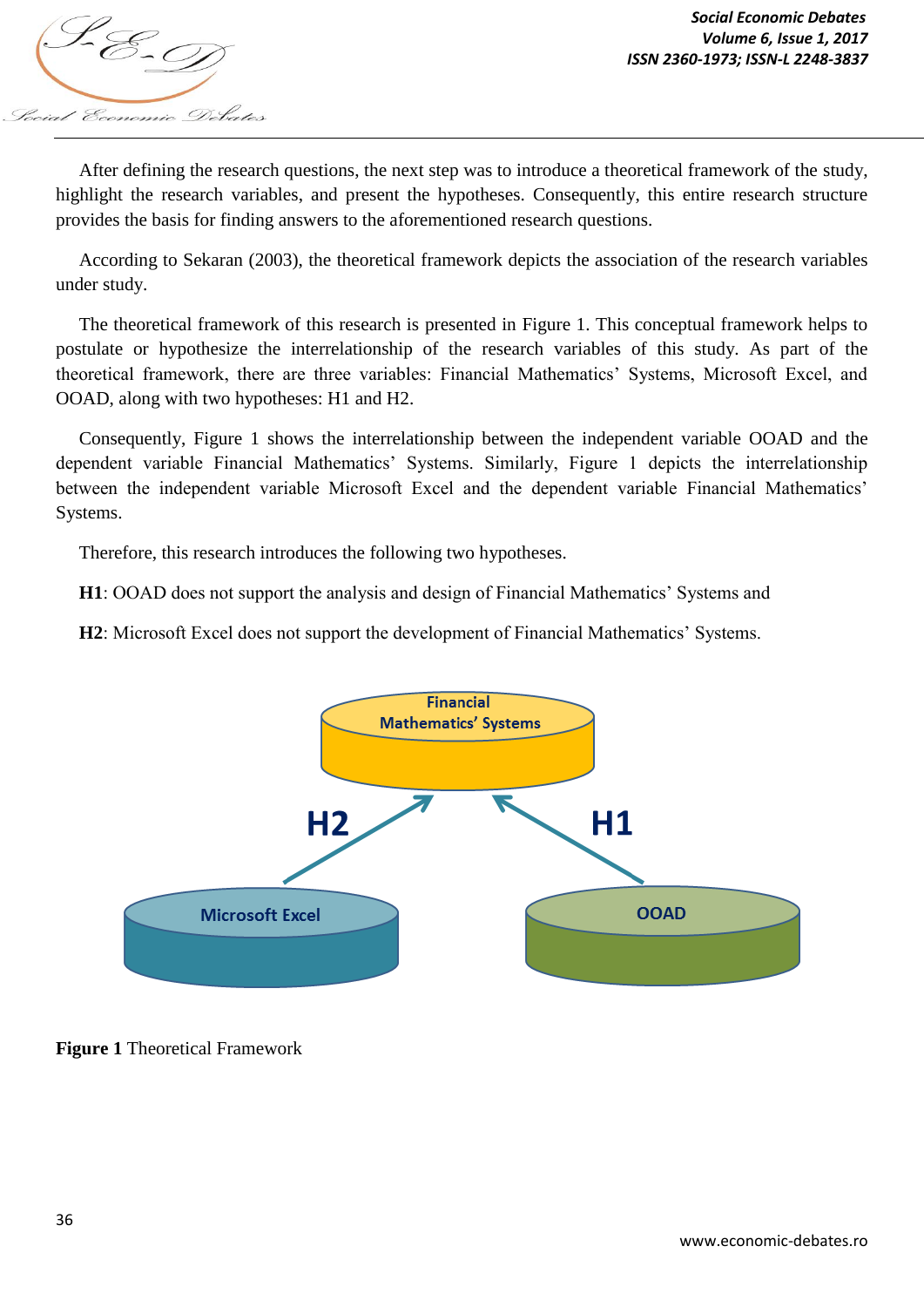

 Looking at the research questions and hypotheses in a perspective relationship, Figure 2 illustrates the link between the research questions and hypotheses as follows.

| <b>Research Questions</b>                                                                                            | <b>Hypotheses</b>                                                                                         |
|----------------------------------------------------------------------------------------------------------------------|-----------------------------------------------------------------------------------------------------------|
| RQ1: Can undergraduate accounting<br>students apply OOAD to analyze and<br>design Financial Mathematics'<br>Systems? | H1: OOAD does not support the<br>analysis and design of Financial<br>Mathematics' Systems                 |
| RQ2: Can undergraduate accounting<br>students use Microsoft Excel to<br>develop Financial Mathematics'<br>Systems?   | H <sub>2</sub> : Microsoft Excel does not<br>support the development of<br>Financial Mathematics' Systems |

**Figure 2** Research Questions and Hypotheses Relationship

 Consequently, research question RQ1 leads to hypothesis H1 and research question RQ2 leads to hypothesis H2.

# **3. Illustrations of Mathematical Formulations**

Furthermore, some of the key mathematical formulations used to develop the Financial Mathematics' Systems are highlighted as follow.

# **3.1 Formula A**

$$
D = (C - S) / N \tag{1}
$$

Where D is the straight line method of depreciation, C is the original cost of an asset, S is the salvage or scrap value, and N is the estimated useful life.

# **3.2 Formula B**

$$
SYD = (R/S) \times O \tag{2}
$$

 Where SYD is the sum-of-years-digits method of depreciation, R is the remaining life of the asset, including the current year, S is the sum of all digits of the life of the asset in years, and O is the original cost of the asset.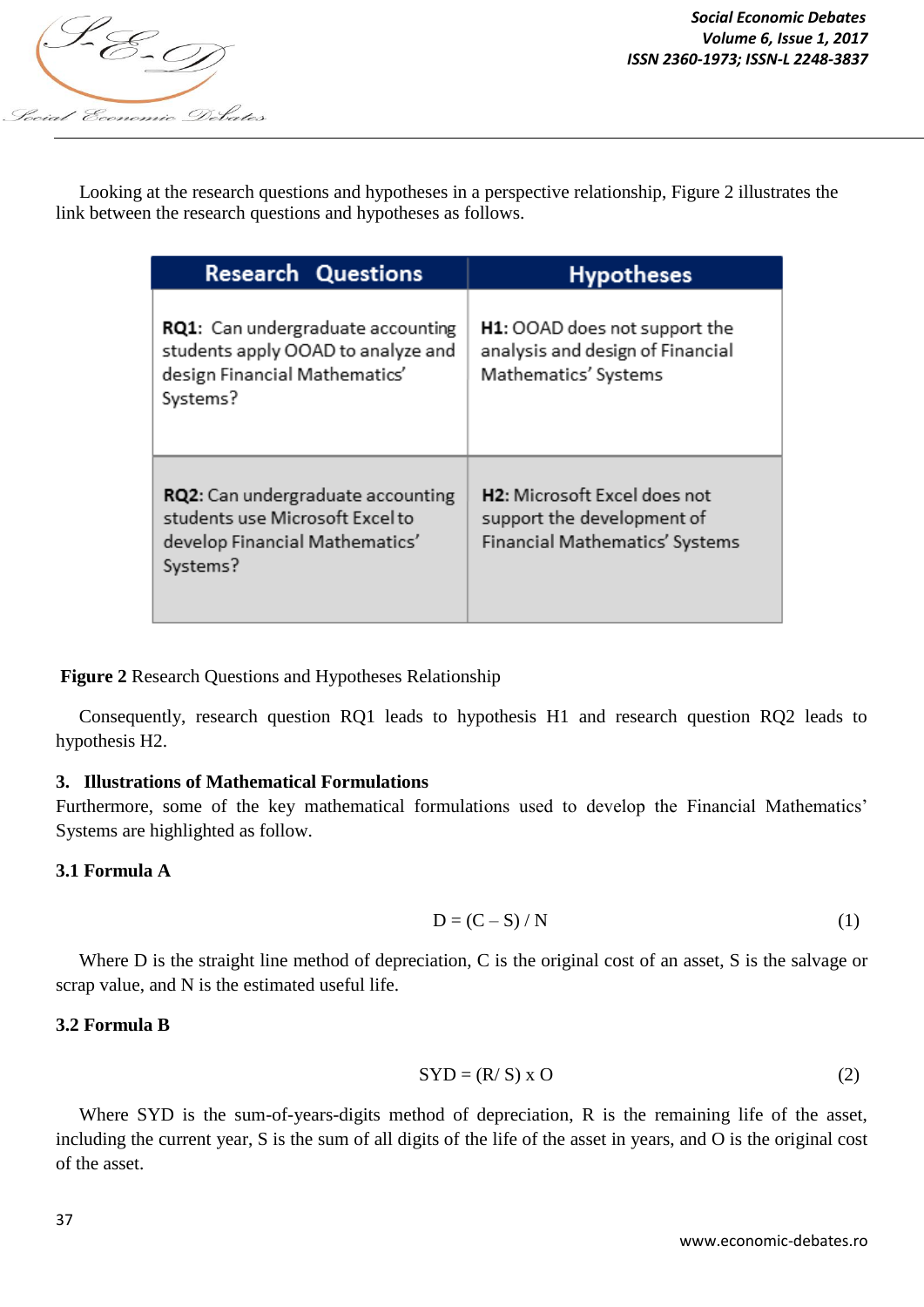

 In that sense, depreciation is a book method (noncash) used to reduce the value of a tangible asset (Blank & Leland, 2012).

#### **3.3 Formula C**

$$
EOQ = \sqrt{\frac{2 \times D \times O}{H}}
$$
 (3)

Where EOQ stands for the economic order quantity of inventory, which is the optimal order quantity, D is the annual demand of a product, in units, for an inventory item, O is the ordering cost per order, and H is the holding cost per unit per year.

In fact, EOQ indicates how much to order.

 Therefore, inventory is one of the most important assets of companies in today's business world and it is used to satisfy actual and forthcoming demand.

#### **3.4 Formula D**

$$
ROP = D \times L \tag{4}
$$

 Where ROP stands for reorder point of inventory. ROP indicates when is the right time to order more stock. In that sense, D is the average daily usage rate and L is the lead time in days.

#### **3.5 Formula E**

$$
NSI = NS / AI
$$
 (5)

NSI is the turnover of inventory to net sales. NS is net sales and AI is the average inventory.

#### **3.6 Formula F**

$$
NCF = R - D \tag{6}
$$

 Where NCF is the net cash flow, R represents the receipts (cash inflows) and D denotes the disbursements (cash outflows).

#### **4. Seminar in Developing Systems with Microsoft Excel**

In order to enable the students with programming skills, a seminar was conducted in Developing Systems with Microsoft Excel. Such seminar was delivered in four hours. Thus, students from Financial Mathematics I and Financial Mathematics II were invited, in addition to some people from outside of the university.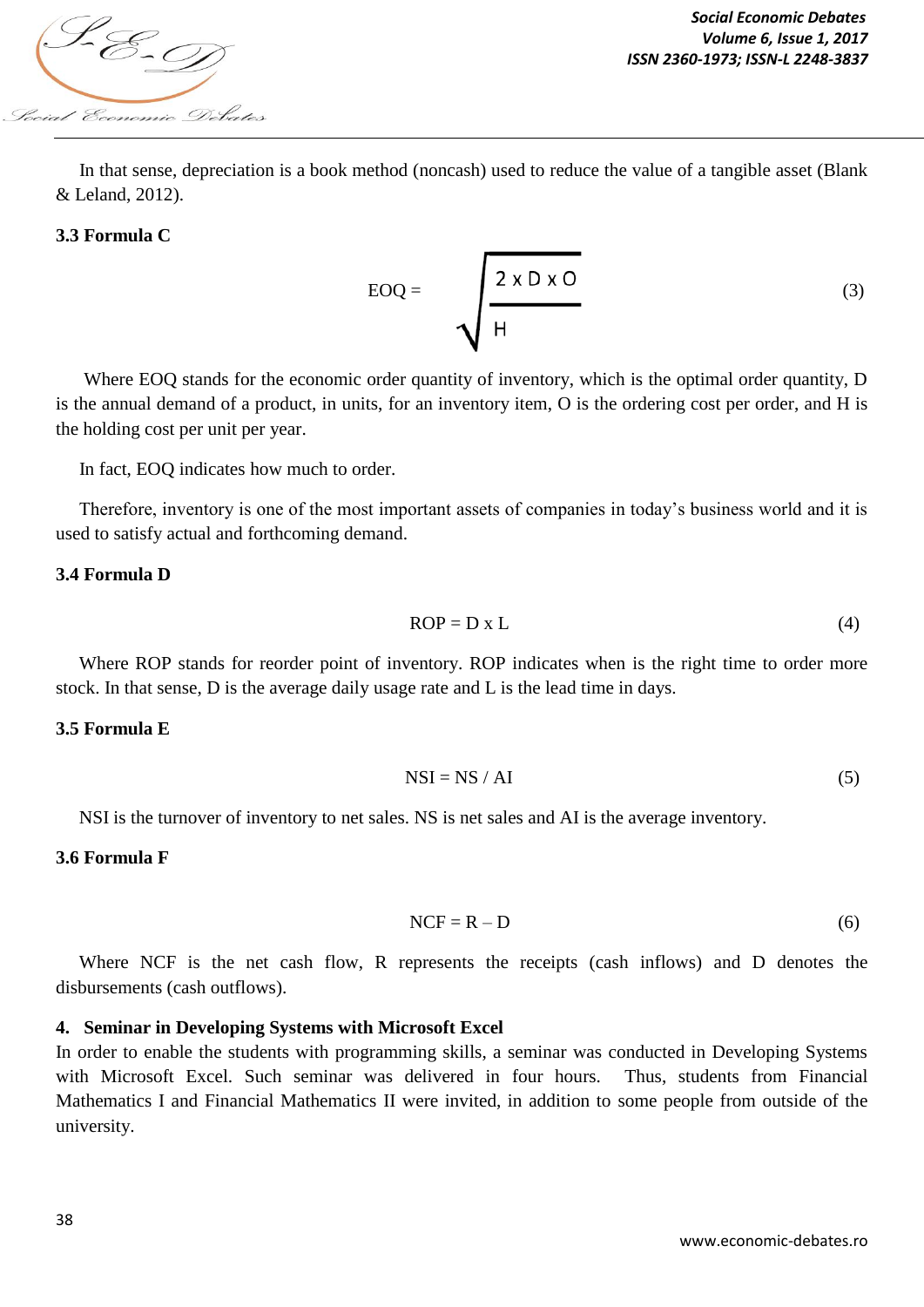

*Social Economic Debates Volume 6, Issue 1, 2017*

 Nevertheless, we had fourteen participants attending the seminar. One administrative assistant came from the Graduate School department, one student from another university, two professors, and ten students from the Financial Mathematics' classes. Therefore, the agenda of the seminar is displayed in Figure 3.

# **Seminar in Developing Systems** with Microsoft Excel

# Agenda

- $\mathbf{1}$ Seminar Objective
- $2.$ Structuring your System
- Visualization with Microsoft Excel 3.
- Useful Functionality 4.
- 5. **Understanding Macros**
- 6. Using Microsoft Excel Online
- 7. Conclusion

**Figure 3** Agenda – Seminar in Developing Systems with Microsoft Excel

 As it was outlined in Figure 3, several topics were covered. However, such topics included technical details such as reviewing the idea of the cell data entry; splitting the worksheet into windows; adding graphics as objects; working with multiple workbooks as decomposition strategy; managing worksheets; creating charts and graphics; using formulas and functions; linking workbooks with hyperlinks; building and maintaining data lists; building and running macros; using statistical functions; using financial functions; applying engineering functions; using database functions; applying mathematic and trigonometric functions; and exploring Microsoft Excel Online.

 Nevertheless, it is important to mention that VBA programming was out of the scope of this seminar. Nonetheless, we had the following four assumptions.

(1) Participants were required to have some basic experience working with Microsoft Excel;

(2) It was not necessary to have a programming background;

(3) Participants were required to have interest in developing a system with Microsoft Excel; and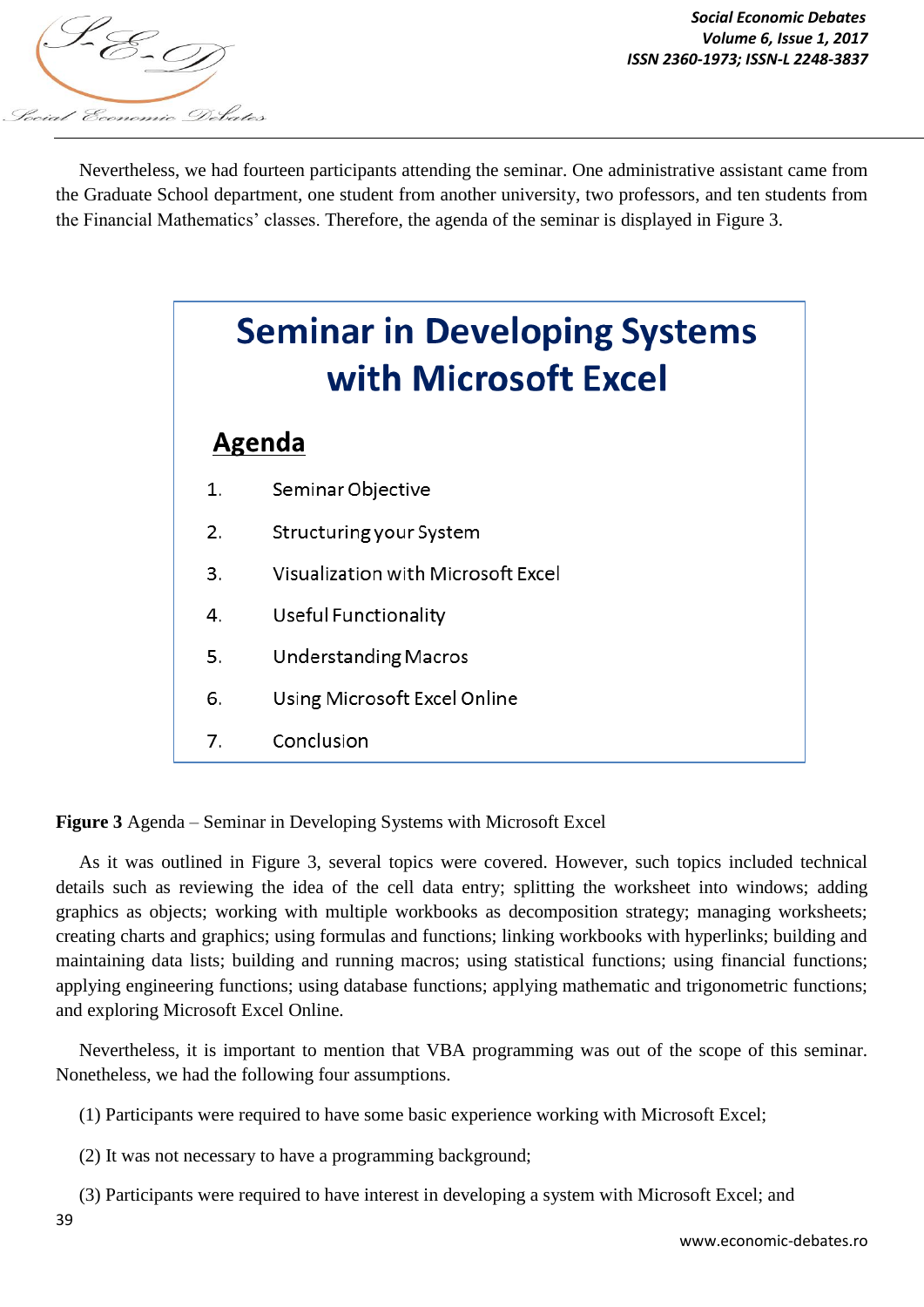

(4) Participants needed to have Financial Mathematics expertise.

#### **5. Workshop in OOAD**

In order to equip the students with OOAD skills, two workshops (two rounds) were conducted in Objectoriented Analysis and Design. The mentioned workshops were delivered in four hours each. Therefore, students from Financial Mathematics I and Financial Mathematics II were invited to the workshops; nevertheless, on the first round, we had four participants from Financial Mathematics II. Likewise, on the second round, we had four participants from Financial Mathematics I.

Accordingly, the agenda of the workshops is presented in Figure 4.



**Figure 4** Agenda – Workshop in Object-oriented Analysis and Design

 In order to assist students with their system development effort, an OOAD Template was provided. Consequently, an outline of the template is depicted in Figure 5.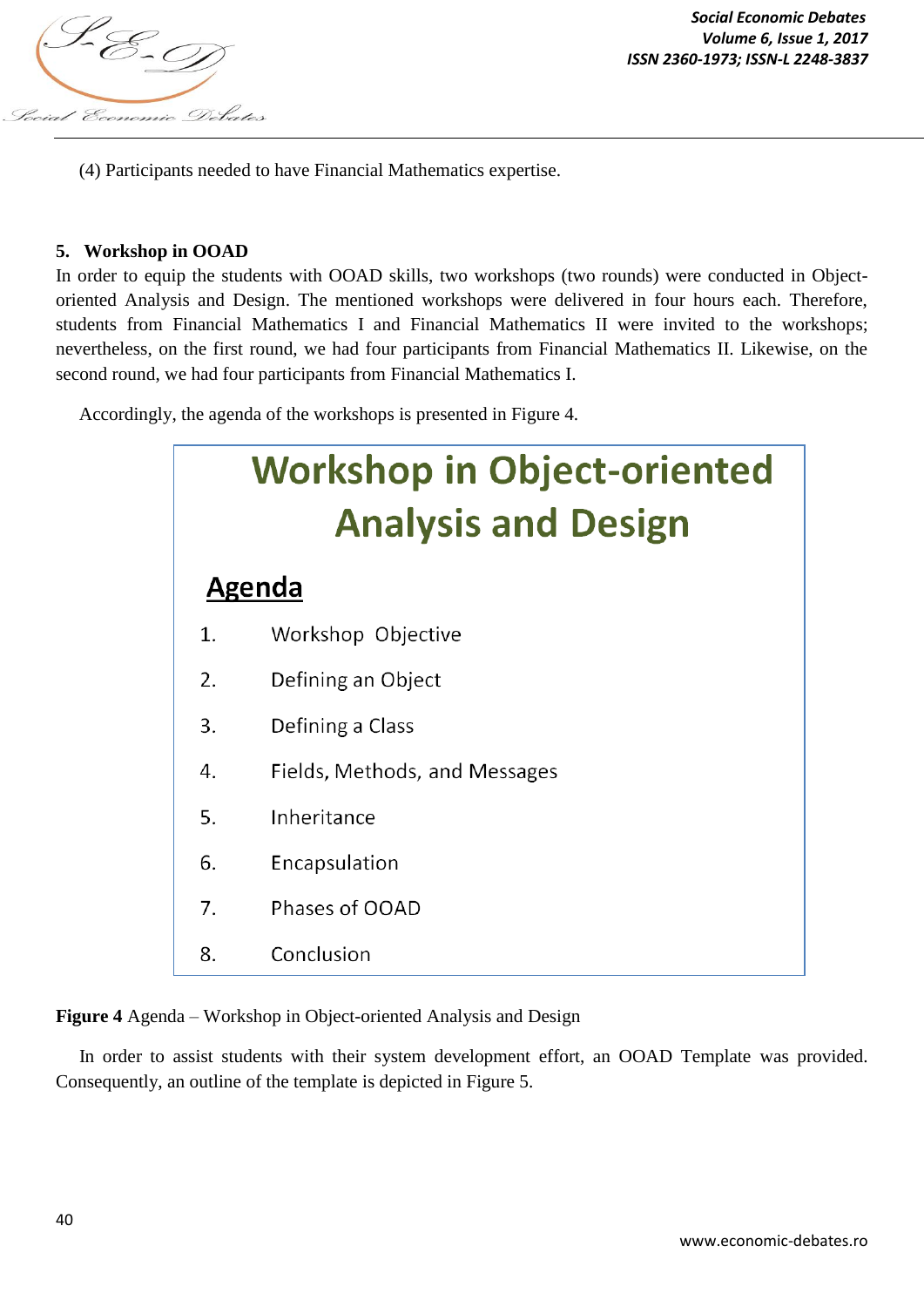



**Figure 5** Outline – OOAD Template

# **6. Case Studies**

While there is evidence that case study research has been frequently used in social science fields like anthropology, industrial relations, and sociology (Noor, 2008), a world of opportunities exists in the engineering, economics, accounting, information technology, law, business, medicine, human resources, and the natural science areas.

 As a result, the case study research is considered a solid research method that is usually used in a thorough investigation effort (Zainal, 2007).

 As highlighted by Noor in 2008, Yin suggested in 1989 that the case study research method is an occurrence, an entity, a specific element, or even a unit of analysis. It is an empirical inquiry that allows you to perform a research on an incident within its real life context using many sources of evidence (Noor, 2008).

 Likewise, Baxter and Jack (2008) indicated that Yin denoted in 2003 that case studies can be categorized as explanatory, exploratory, or descriptive. Yin also differentiated between single, holistic case studies, and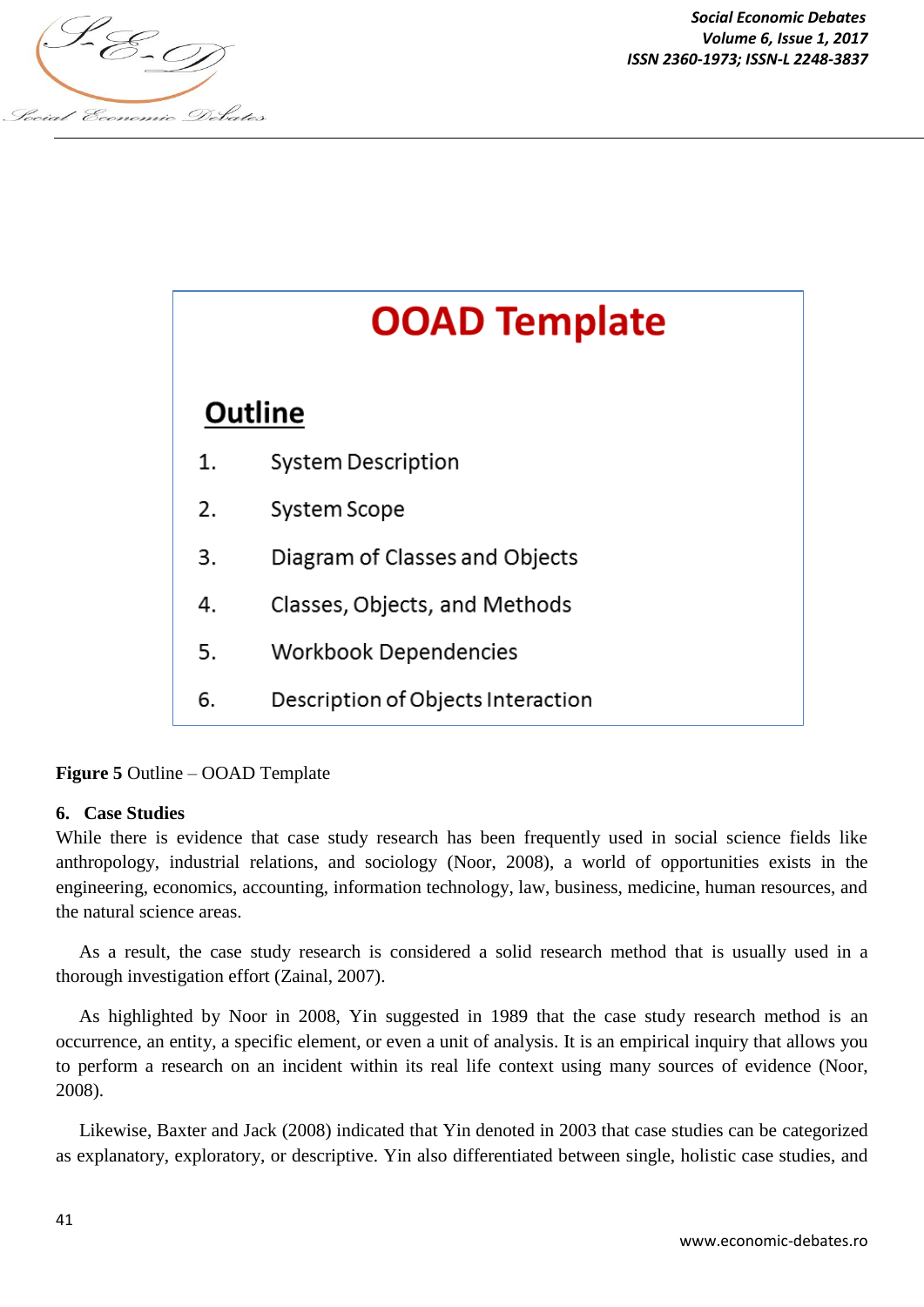

multiple case studies. Additionally, Baxter and Jack also highlighted in 2008 that Stake indicated in 1995 that the case studies could be classified as instrumental, intrinsic, or collective.

 However, in this particular research, we have adopted an exploratory multiple case design method. This approach allows us to explore if the accounting students were able to apply OOAD and develop the four Financial Mathematics' Systems using Microsoft Excel.

#### **6.1 Case Studies Methodology**

In consequence, a methodology was developed to create the case studies. Figure 6 displays the elements of this methodology. As a result, the methodology includes three phases, namely Initiating Phase, Fieldwork Phase, and Closing Phase. Hence, the activities depicted in Figure 6 were performed in each of the phases of the methodology and addressed across this study.



# **Figure 6** Case Studies Methodology

 However, it is important to highlight that an analysis was performed on the case studies in order to gather data and investigate the research questions and hypotheses that were introduced in section 2. Research Questions and Hypotheses of this paper.

# **6.2 Creating the Case Studies**

Therefore, the following case studies were created.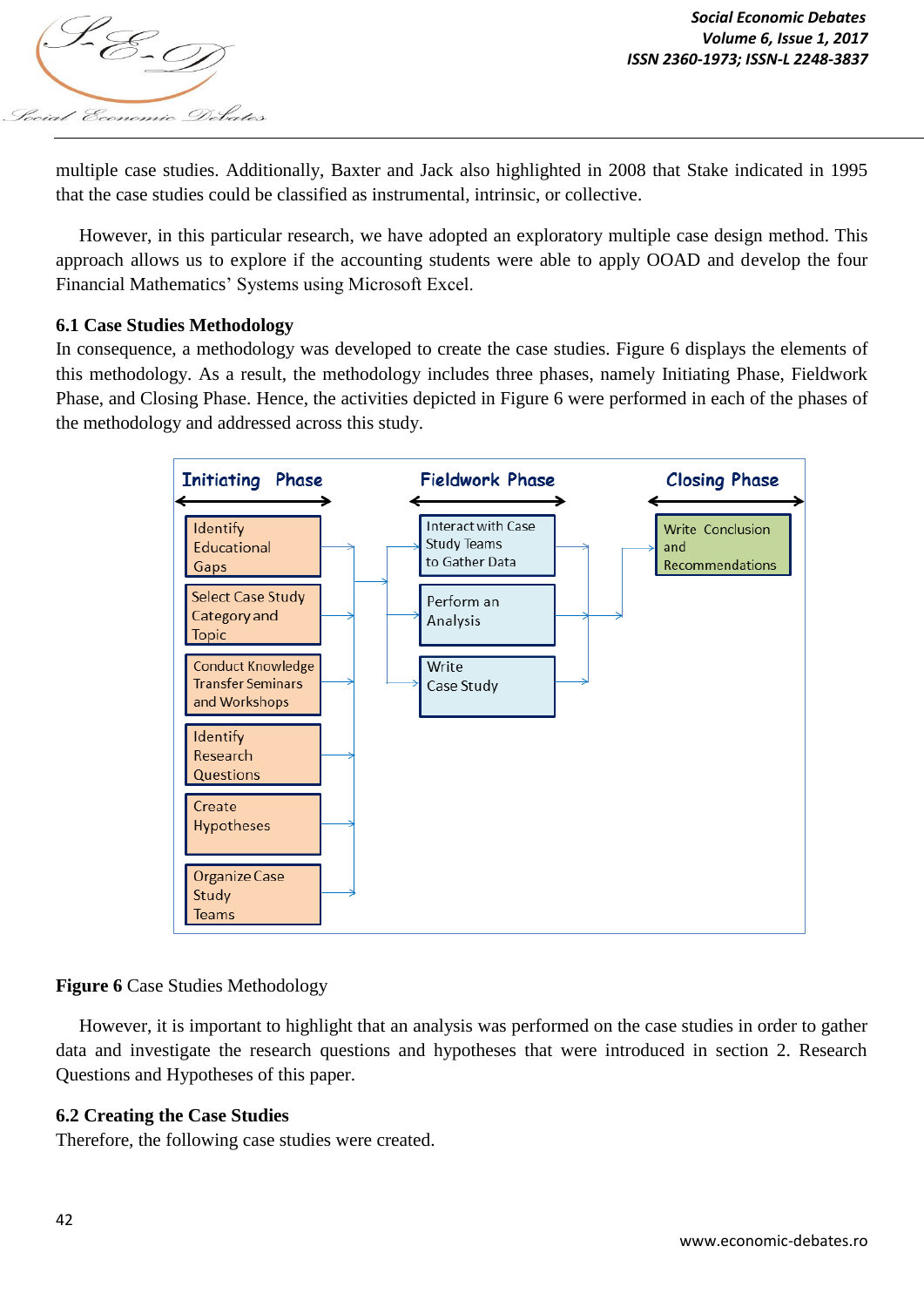

 **Case Study A**: The key stakeholders of this case study were four students coming from the Financial Mathematics I class. Correspondingly, they were attending the fifth semester of the accounting degree program. Such students developed a Depreciation Information System.

 **Case Study B**: The key stakeholders of this case study were four students from Financial Mathematics II. Such students were attending the sixth semester of the accounting degree program. As a result, the students were responsible for developing an Inventory Management Control System.

 **Case Study C**: This case study had four students from Financial Mathematics II. The students were responsible for developing a Cash Flow Management System.

 **Case Study D**: In this case study, a Cash Flow Management System was developed. The key stakeholders of this case study were four students from Financial Mathematics II.

 Therefore, we have linked the case studies with the development of the Financial Mathematics' Systems. Consequently, the linkage of the case studies with the Financial Mathematics' Systems is depicted in Figure 7.

| <b>Case Studies</b> | <b>Financial Mathematics' Systems</b>         |
|---------------------|-----------------------------------------------|
| Case Study A        | Depreciation Information System               |
| Case Study B        | <b>Inventory Management Control</b><br>System |
| Case Study C        | Cash Flow Management System                   |
| Case Study D        | Cash Flow Management System                   |

# **Figure 7** Linkage

# **6.3 Case Studies Evaluation**

# **6.3.1 Evaluation Criteria**

Consequently, Figure 8 summarizes the evaluation effort of the case studies using the following evaluation criteria.

(1) Knowledge of Microsoft Excel;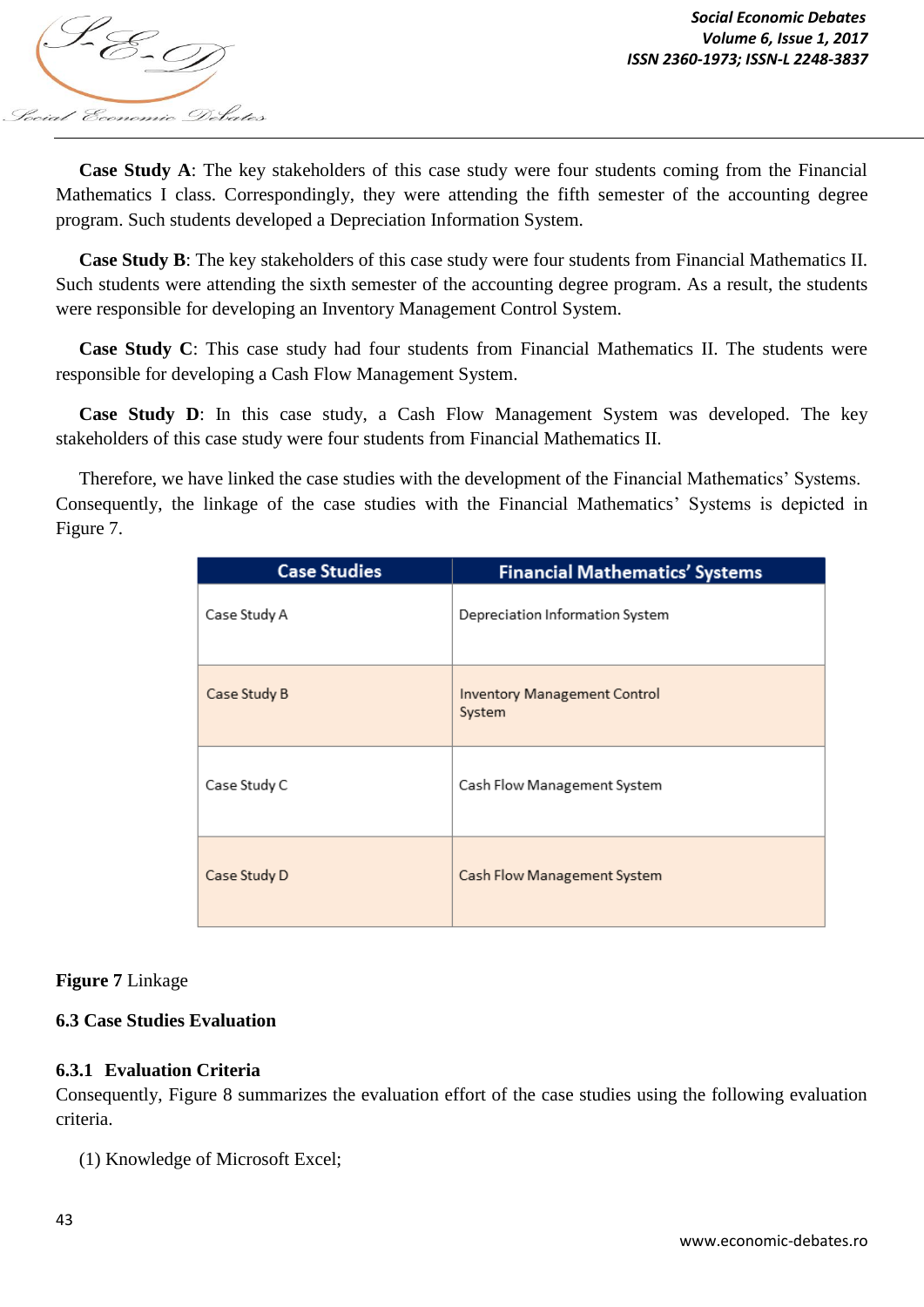

- (2) Attending the Seminar in Developing Systems with Microsoft Excel;
- (3) Previous Systems Analysis and Design Experience;
- (4) Attending the OOAD Workshop;
- (5) Expertise in Using the OOAD Template;
- (6) Background in Computer Programming;
- (7) Knowledge of Accounting; and
- (8) Expertise in Financial Mathematics.

#### **6.3.2 Comparative Analysis**

As a result, in the next paragraphs, a comparative analysis of the case studies is described





# *6.3.2.1 Knowledge of Microsoft Excel*

We noted that all the students from Case Study A had an advanced knowledge of Microsoft Excel. However, the students from Case Study B had intermediate knowledge of Microsoft Excel. Likewise, the students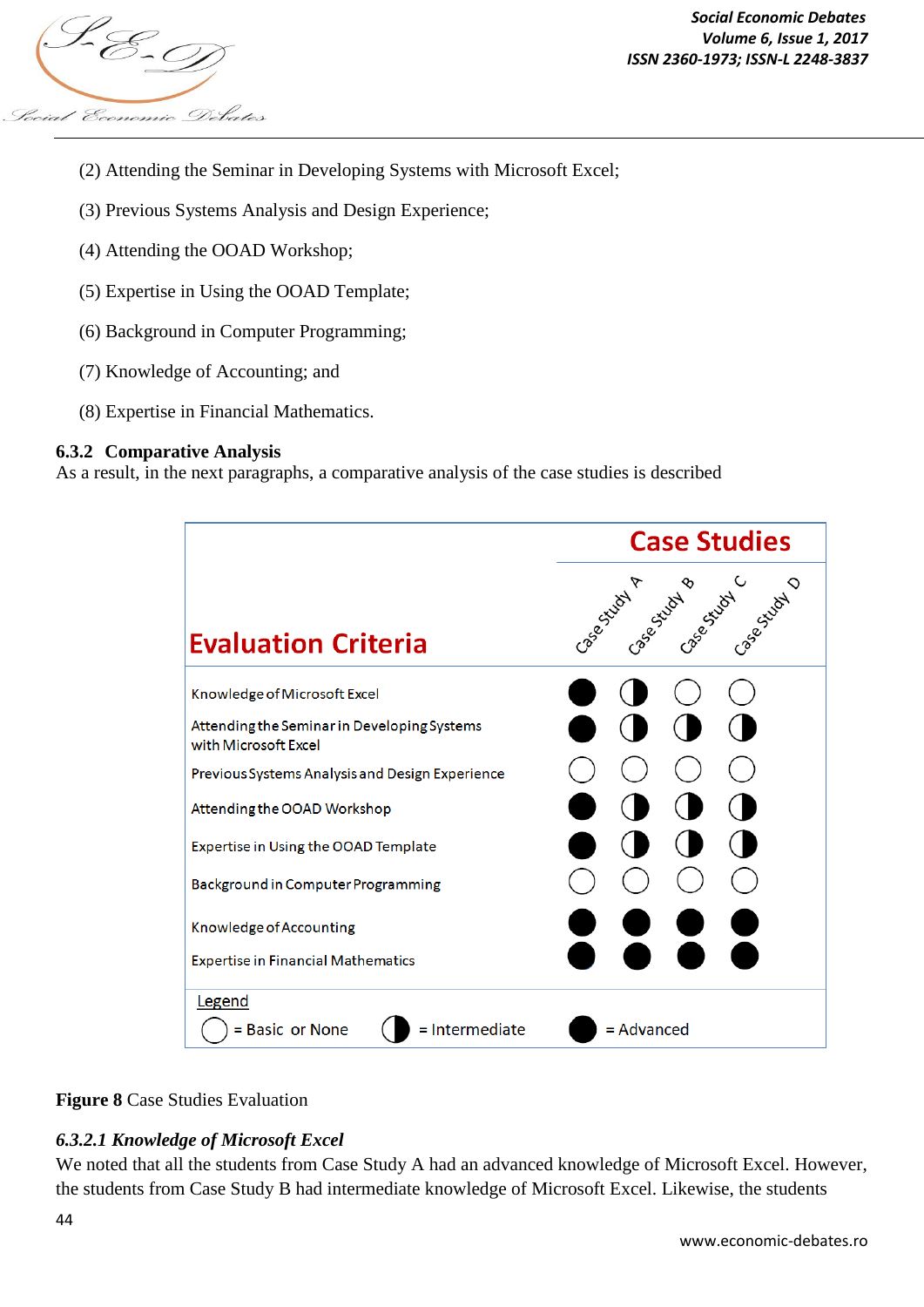

from Case Study C and Case Study D had basic or none knowledge of Microsoft Excel.

# *6.3.2.2 Attending the Seminar in Developing Systems with Microsoft Excel*

In terms of attending the seminar in Developing Systems with Microsoft Excel, all the students from the Case Study A attended the seminar. Therefore, the evaluation of the Case Study A in this category was advanced. Similarly, some of the students from Case Study B, Case Study C, and Case Study D came to the above seminar. As a result, the evaluation of the Case Study B, Case Study C, and Case Study D in this category was intermediate.

# *6.3.2.3 Previous Systems Analysis and Design Experience*

Due to the fact that all the students from Case Study A, Case Study B, Case Study C, and Case Study D did not have previous experience in systems analysis and design, all the case studies were evaluated as basic or none experience in this category.

# *6.3.2.4 Attending the OOAD Workshop*

While all students from Case Study A attended the OOAD workshop, few students from Case Study B, Case Study C, and Case Study D could attend this practical training. Therefore, Case Study A was evaluated as advanced in this category and the rest of the case studies were respectively evaluated as intermediate.

# *6.3.2.5 Expertise in Using the OOAD Template*

The students from the Case Study A completed the OOAD Template during the OOAD workshop. Likewise, all the students from the Case Study B, Case Study C, and Case Study D completed the OOAD Template on their own time after the workshop. Therefore, the Case study A was evaluated as advanced and the rest of the case studies were evaluated as intermediate in this category.

# *6.3.2.6 Background in Computer Programming*

All the students from Case Study A, Case Study B, Case Study C, and Case Study D did not have any previous background in computer programming. Consequently, all the case studies were evaluated as basic or none background in computer programming.

# *6.3.2.7 Knowledge of Accounting*

All the case studies were evaluated as advanced knowledge of accounting.

# *6.3.2.8 Expertise in Financial Mathematics*

All the case studies were evaluated as advanced expertise in financial mathematics.

# *6.3.2.9 Summary*

In summary, the development of the Financial Mathematics' Systems, along with the evaluation of the case studies provided support to answer the research questions and test the hypotheses of this study.

# **7. Conclusion and Recommendations**

We have completed a research on four case studies corresponding to the development of four Financial Mathematics' Systems. Therefore, this research article was organized into the following sections: Introduction; Research Questions and Hypotheses; Illustrations of Mathematical Formulations; Seminar in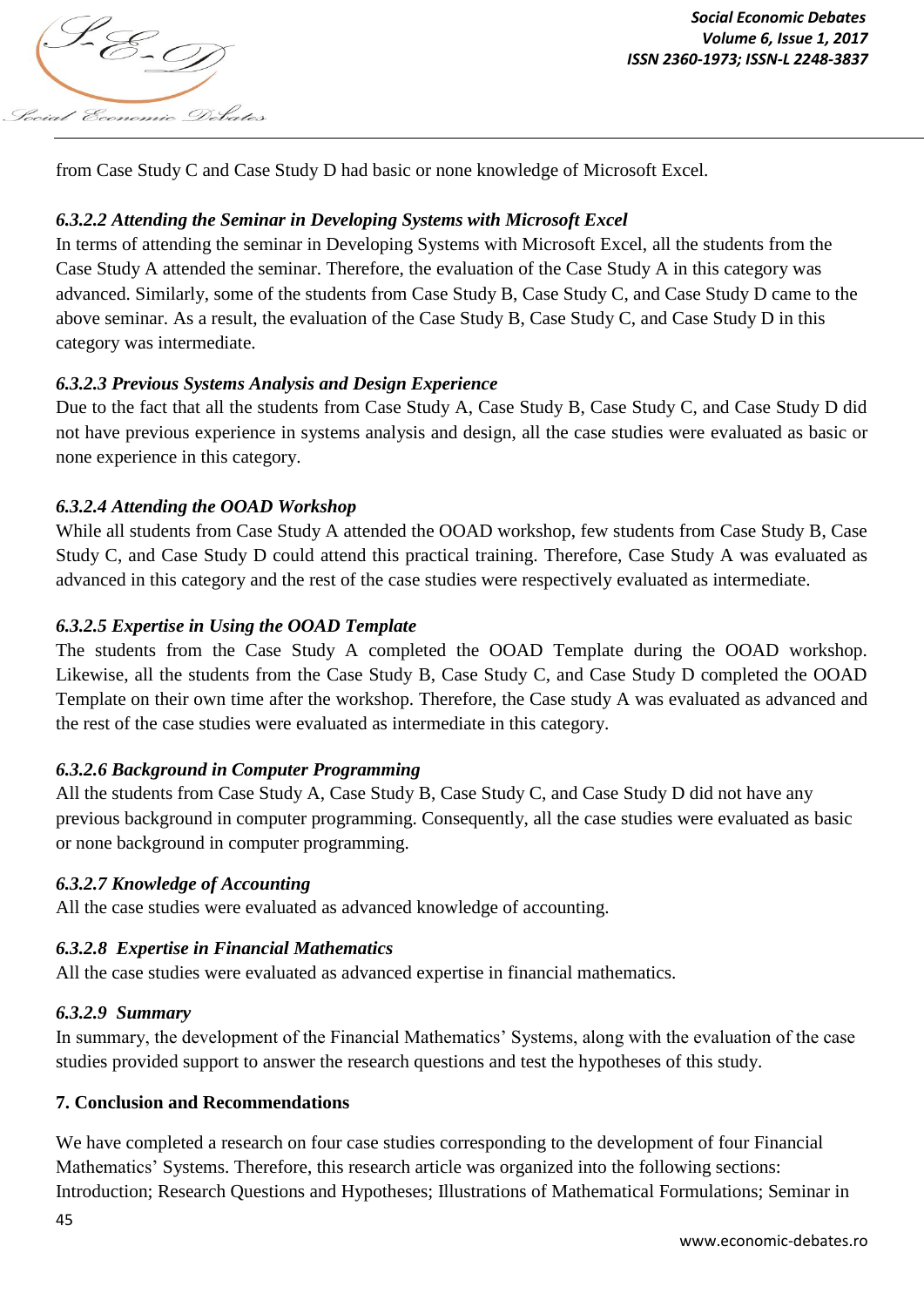

Developing Systems with Microsoft Excel; Workshop in OOAD; Case Studies; and Conclusion and Recommendations

# **7.1 Rejection of Hypothesis H1 and Hypothesis H2**

Consequently, hypothesis H1 stated that "OOAD does not support the analysis and design of Financial Mathematics' Systems" and hypothesis H2 denoted that "Microsoft Excel does not support the development of Financial Mathematics' Systems." Accordingly, the research approach utilized for testing the above hypotheses was the application of case studies. As a result, it can be confidently affirmed the rejection of hypothesis H1 and hypothesis H2.

# **7.2 Answering Research Question RQ1 and Research Question RQ2**

The research question RQ1 stated the following interrogation: "Can undergraduate accounting students apply OOAD to analyze and design Financial Mathematics' Systems?" as part of the Financial Mathematics' classes. Thus, RQ1 had a strongly positive answer of "yes" because of the rejection of hypothesis H1. Furthermore, the research question RQ2 indicated the following inquiry: "Can undergraduate accounting students use Microsoft Excel to develop Financial Mathematics' Systems?" during the Financial Mathematics' classes. Consequently, RQ2 had a strongly positive answer of "yes" because of the rejection of hypothesis H2. Therefore, we conclude that the development of the Financial Mathematics' Systems (Depreciation Information System, Inventory Management Control System, and the two Cash Flow Management Systems) supported RQ1 and RQ2. Likewise, the rejection of H1 and H2 helped to find the answers for RQ1 and RQ2.

# **7.3 Further Research**

In order to complete this study, the following ideas are introduced as a ground base for further research in teaching Financial Mathematics' Systems: (1) develop an undergraduate Financial Mathematics class with Microsoft Software Development Kit (SDK); (2) create an undergraduate Financial Mathematics class with Java programming; (3) deliver an undergraduate Financial Mathematics class with VBA programming; (4) create an undergraduate Financial Mathematics class with C# programming; and (5) conduct an undergraduate OOP comparative analysis class with C++, C#, Ruby, Objective-C, Java, Python, and Delphi.

#### **Acknowledgement**

We would like to thank Aurilú Rivas*-*Moreno for editing the manuscript of this paper and the students at Santa María University for participating in this research.

#### **References**

Baxter, P., & Jack, S. 2008. Qualitative Case Study Methodology: Study Design and Implementation for Novice Researchers. *The Qualitative Report*. 13(4): 544-559.

Blank, L., & Leland T. (2012). *Engineering Economy Seventh Edition*. McGraw-Hill. New York. USA.

Chinese Proverbs. (2015). Chinese Proverbs for Entrepreneurship, n.p. Retrieved December 12, 2015, from http://juniorbiz.com/40-chinese-proverbs-for-entrepreneurship.